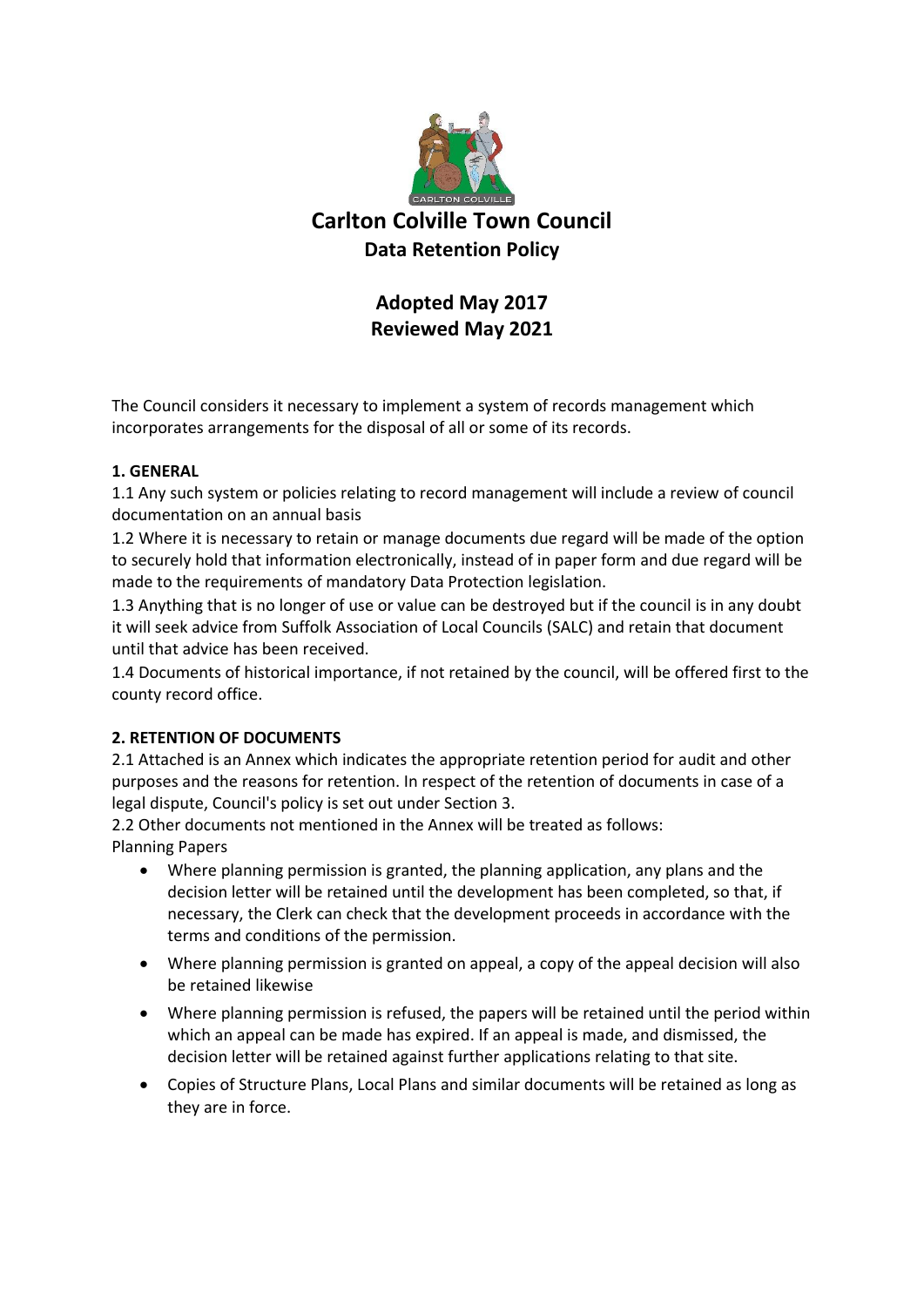Insurance Policies

- Insurance policies and significant correspondence will be kept for as long as it is possible to make a claim under the policy.
- Article 4 of the Employers Liability (Compulsory Insurance) Regulations 1998 (SI 2753) requires that local councils, as employers, retain certificates of insurance against liability for injury or disease to their employees arising out of their employment for a period of 40 years from the date on which the insurance is commenced or renewed.

Information from other bodies

• Circulars and legal topic notes from SALC, National Association of Local Councils and other bodies such as principal authorities will be retained for as long as the information contained therein is useful and relevant.

Correspondence

- If related to audit matters, correspondence will be kept for the appropriate period specified to the Annex thereto.
- In planning matters correspondence will be retained for the same period as suggested for other planning papers.
- All other correspondence will be kept for as long as the matter contained therein is still of interest or use to the council and or the town.

### Personnel matters

Documentation relating to staff will be kept securely and for as long as it would be possible for a claim to be made against the council.

#### **3. RETENTION OF DCOUMENTS FOR LEGAL PURPOSES**

3.1 Most legal proceedings are governed by 'the Limitation Acts' which state that legal claims may not

be commenced after a specified period. The specified period varies, depending on the type of claim in question.

3.2 The table below sets out the limitation periods for the different categories of the claim

| Negligence (and other<br>Torts) | 6 years  |
|---------------------------------|----------|
| Defamation                      | 1 year   |
| Contract                        | 6 years  |
| Leases                          | 12 years |
| Sums recoverable by             | 6 years  |
| statute                         |          |
| Personal injury                 | 3 years  |
| To recover land                 | 12 years |
| Rent                            | 6 years  |
| <b>Breach of Trust</b>          | None     |